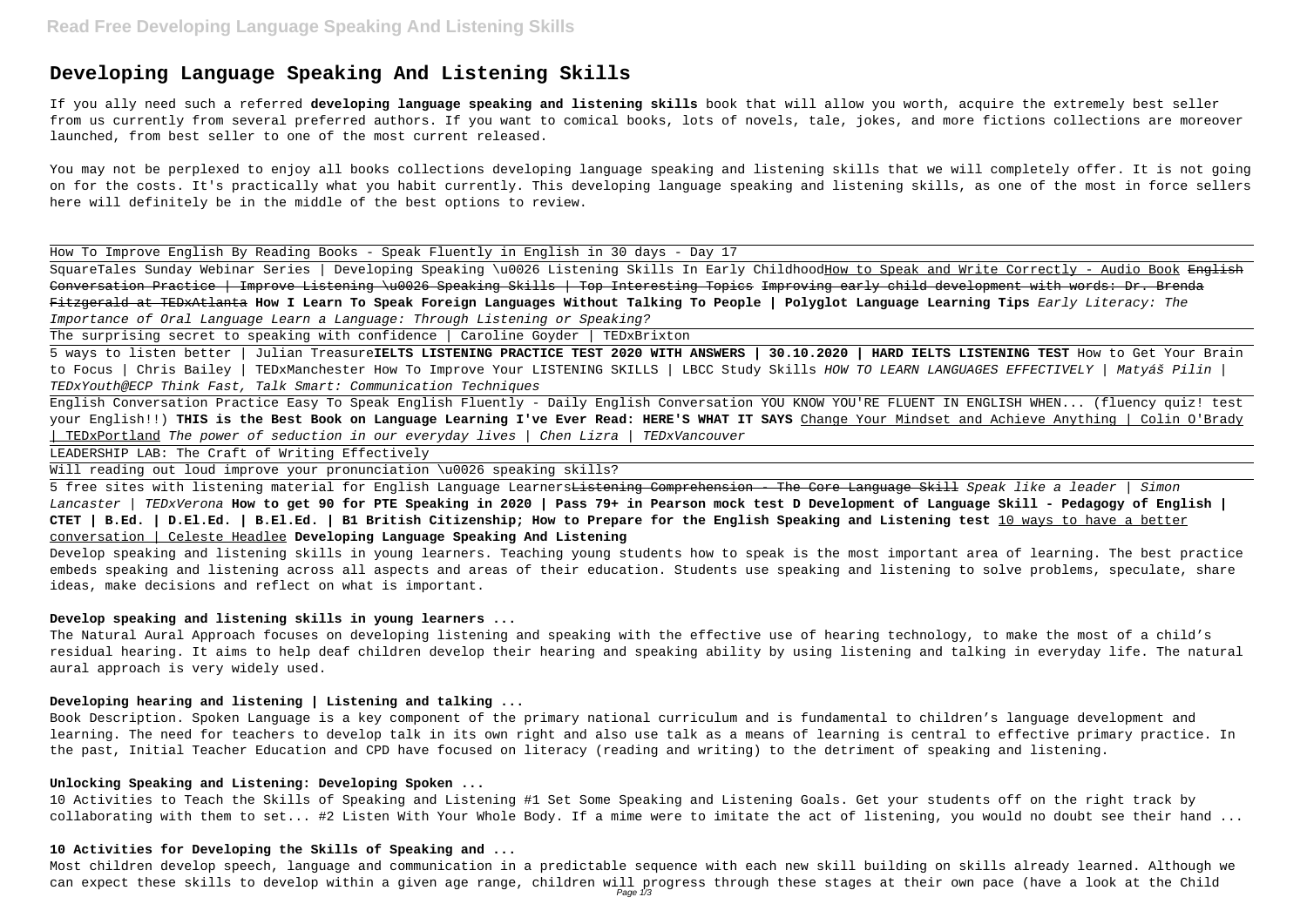# **Read Free Developing Language Speaking And Listening Skills**

Development Timeline for more information).

#### **Listening, Understanding, Talking and Interacting | NHS GGC**

Listening and speaking skills are vital language skills to develop when learning English or any other language. By having strong listening skills, you will be able to understand everything that is happening around you. By having good speaking skills you will be able to say everything you want without any problem.

#### **Listening and Speaking - My English Language**

The Third Edition of Developing Language and Literacy 3 - 8 is an insightful introduction to teaching and learning English in the early years. The new edition has been fully updated to reflect requirements for teaching English in the early years, including the new curriculum guidance for the Early Years Foundation Stage and the new Primary Framework.

#### **Developing Language and Literacy 3-8 | SAGE Publications Ltd**

Hence to make sure that you don't make a mistake while speaking, you need to develop a slow, but not too slow, speaking pace! 4. Record your voice or speak out loudly: Although, we talk with others a lot but we are actually not listening to our own voice and clarity of speech.

## **30 Top Strategies for Developing Reading and Speaking ...**

Early Years Communication – Your guide to developing Early Language Skills: Speaking (part 3) We have worked with the communication charity I CAN to develop this guide. Speaking is often confused with other aspects of communication and language. Speaking is the way that someone communicates their ideas, requests and makes observations orally.

#### **Early Years Communication – Your guide to developing Early ...**

Listening and attention skills are the building blocks of speech and language development. The acquisition of these skills is vital in the early years if you want your child to be successful at school.

#### **Activities to develop Speech and Language Skills**

If speaking and listening skills are the foundation of a child's success, it doesn't matter whether or not they are measured by the government, teachers should make them a priority, says Jean Gross... Not long ago I met a teacher who told her class, "I don't mind if you cooperate, as long as I can't hear you."

#### **Speaking and listening in the primary classroom | Teach ...**

Communication and language area (s) of development: Expressive language, vocabulary, turn-taking, attention and listening In a nutshell – Story stones are essentially very simple prompts for narrative play. All you need to do is get some flat and smooth stones from a craft shop or a beach and decorate them with pictures of objects or animals.

#### **EYFS Focus: 10 Simple Communication and Language ...**

This fully updated third edition of Unlocking Speaking and Listening tackles key issues surrounding spoken language with rigour, depth and a strong focus on research, providing education professionals with clear, practical strategies for engaging in purposeful talk, while also celebrating children's implicit understanding and love of the spoken word.

## **Unlocking Speaking and Listening: Developing Spoken ...**

Improving your listening skills will undoubtedly have an enormous impact on your ability to learn to speak a new language. Of course you can study the grammar, practice the pronunciation, work tirelessly at remembering new vocabulary but unless your listening skills are good (at the very least) your speaking skills will inevitably be constrained.

### **Improving listening skills improves speaking in ways ...**

Talk for Literacy is a speaking and listening intervention that comprises two programmes: the Vocabulary Enrichment Intervention Programme (VEIP) and the Narrative Intervention Programme (NIP). Teaching assistants delivered the intervention to small groups of pupils

**Talk for Literacy | Projects | Education Endowment ...**